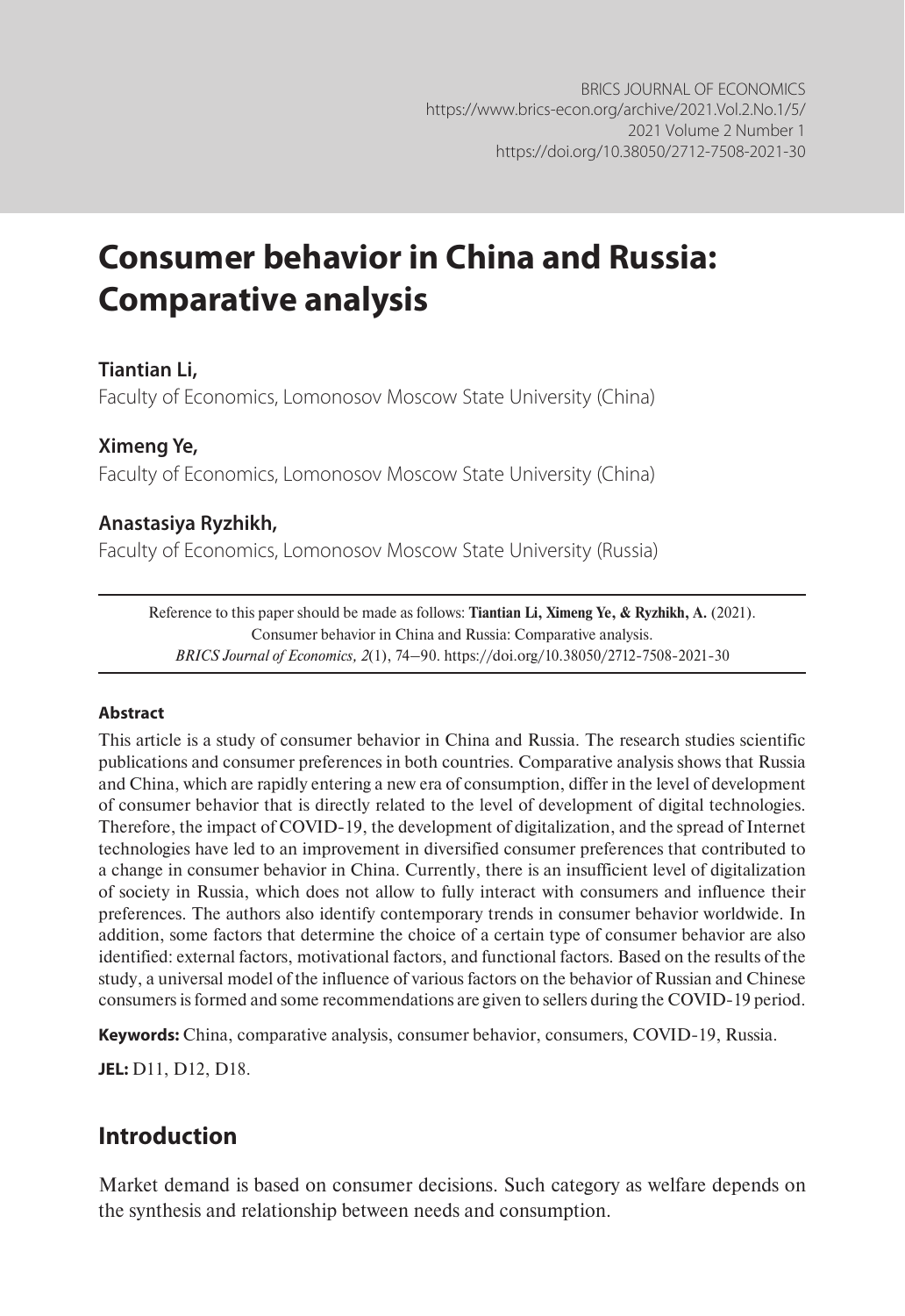From an economic point of view, human behavior is considered through the prism of the law of supply and demand and the laws of effective management, and ultimately, by improving the standard of living, economic goals of an individual are achieved. Consumer behavior is considered as part of the economic behavior of an individual aimed at producing economic goods and using their properties in order to satisfy needs. Problems of customer behavior are studied in a number of works by Russian, Chinese, and foreign scientists.

The nature and characteristics of consumer behavior are influenced by a complex of various factors (income, social affiliation, profession, education, demographic characteristics, individual consumer abilities) that determine consumer behavior at the corresponding levels of its activity (Liu, 2016). In general, the most acceptable is the modern standard model, which is a conceptual approach that allows us to synthesize a large set of models to explain various aspects of consumer behavior.

Chinese, Russian and foreign scholars in the field of economics, psychology, sociology and other disciplines conduct research on consumer behavior from different perspectives, based on the characteristics of each discipline and its relationship with consumer behavior. These studies have a positive impact on economic development and decision-making and are a big step forward in enterprise development. However, along with important successes, there are still shortcomings in consumer behavior research. Integration of disciplines is not developed. Although there are many disciplines that study consumer behavior, most of them operate independently of their own research perspectives and methods and have few links and references to other disciplines. This approach cannot provide opportunities for general research in all disciplines. The research perspective is rather one-sided and is not conducted as a whole. Most of the studies are based on theoretical research of consumer behavior. Practical research is scarce and does not combine theory with practice. Therefore, research results often do not correspond to the real situation and the analysis of real consumer behavior is not of great importance. The results cannot be applied to specific activities of a marketing company. For example, many current studies use the consumer function theory to study behavior, but the hypothesis of this study is that the market is in a relatively stable position, while the current actual situation related to the spread of COVID-19 in China and the world as a whole does not meet this condition. Since Russia and China have different levels of digitalization and the market economy is constantly evolving and changing, the market is relatively unstable in both countries. So, today there is a need for further analysis of the factors influencing consumer behavior and the creation of a certain model of this behavior in both Russia and China, depending on contemporary conditions of their development.

# **1. Theoretical background**

In the  $20<sup>th</sup>$  century, countries entered the era of universal consumption, when every citizen became a consumer. Since then, consumer research is no longer confined to the economic field, but is characterized as a social phenomenon involving various disciplines.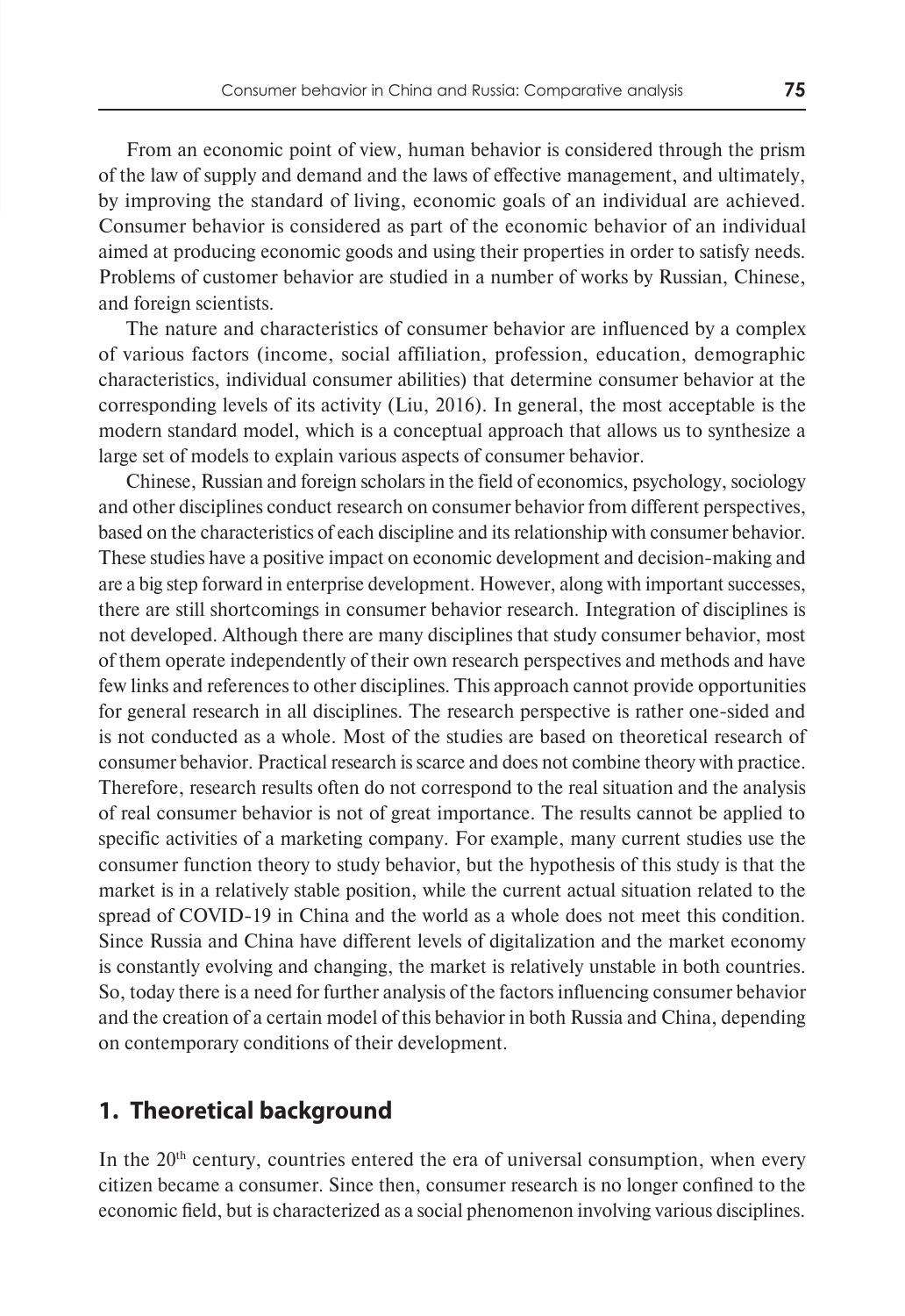Many companies have developed consumer-centric marketing value concepts since the 1960s (Kent, 2012*)*.

By the 1980s, consumer behavior research was mostly related to economics, psychology, and marketing. Obviously, we can study the factors that influence consumer behavior through the relationship between consumer preferences, culture, and social environment. We can conduct more in-depth research on consumer behavior and develop new effective approaches to managing consumer demand based on knowledge of the economic conditions of a particular society.

As for Marshall's approach, utility can be measured by the amount of money that a consumer is able to give in order to receive it back. With this in mind, Marshall tried to make utility measurements operational and to this end revived the concept of consumer surplus (Marshall & Bansal, 1992). Slutsky identified two effects  $-$  income and substitution, when he studied the dependence of consumption on price changes (Slutsky, 2011). The first effect is associated with a change in the consumer budget, and the second — with a change in the structure of consumption. Therefore, Keynes put the problem of dividing the aggregate personal income into consumed and funded parts at the center of the theory. That allowed him to explain the consumption function, which was not based on any rational calculation (Keynes, 1936).

Each theory of the consumption function is one-sided and can only partially explain consumer behavior, but cannot fully capture it, just as the traditional theory of the consumption function cannot accurately explain the current consumption situation in China and Russia. Due to differences in time, various characteristics of countries, different levels of economic development, and differences in social systems, factors affecting consumer behavior also differ. Consequently, factors of consumer behavior are also different. Thus, the same theory of the consumption function cannot be applied to different countries. Even if the research conditions are the same, as different researchers have different entry points and different levels of understanding problems, the obtained results will vary. Consequently, the study of consumer behavior in China and Russia requires a set of practical research theories that correspond to the national conditions of both countries. This theory requires a comprehensive consideration of the market conditions and additional key factors, such as: the influence of traditional Chinese and Russian concepts on consumers, characteristics of the market economy, regional differences between East and West, and differences in values.

Thus, the issues of studying and comparing online consumers in the field of electronic retail on the example of China and Russia were considered by Zao Ziying. As a result of observing the structural elements of the e-retail sphere in China and Russia on the example of Marketplace Taobao and the Russian universal online store Yulmart (market leaders), the author found that the mechanisms of building trust in e-retail are multi-element and the consumer is involved in its work (Zao, 2018).

Another group of authors conducted a comprehensive assessment of opinions of Russian and Chinese consumers about the practice of using neurotechnologies for commercial purposes. Questions about the awareness of Russian and Chinese consumers about neurotechnologies and their own consumer behavior were analyzed. The results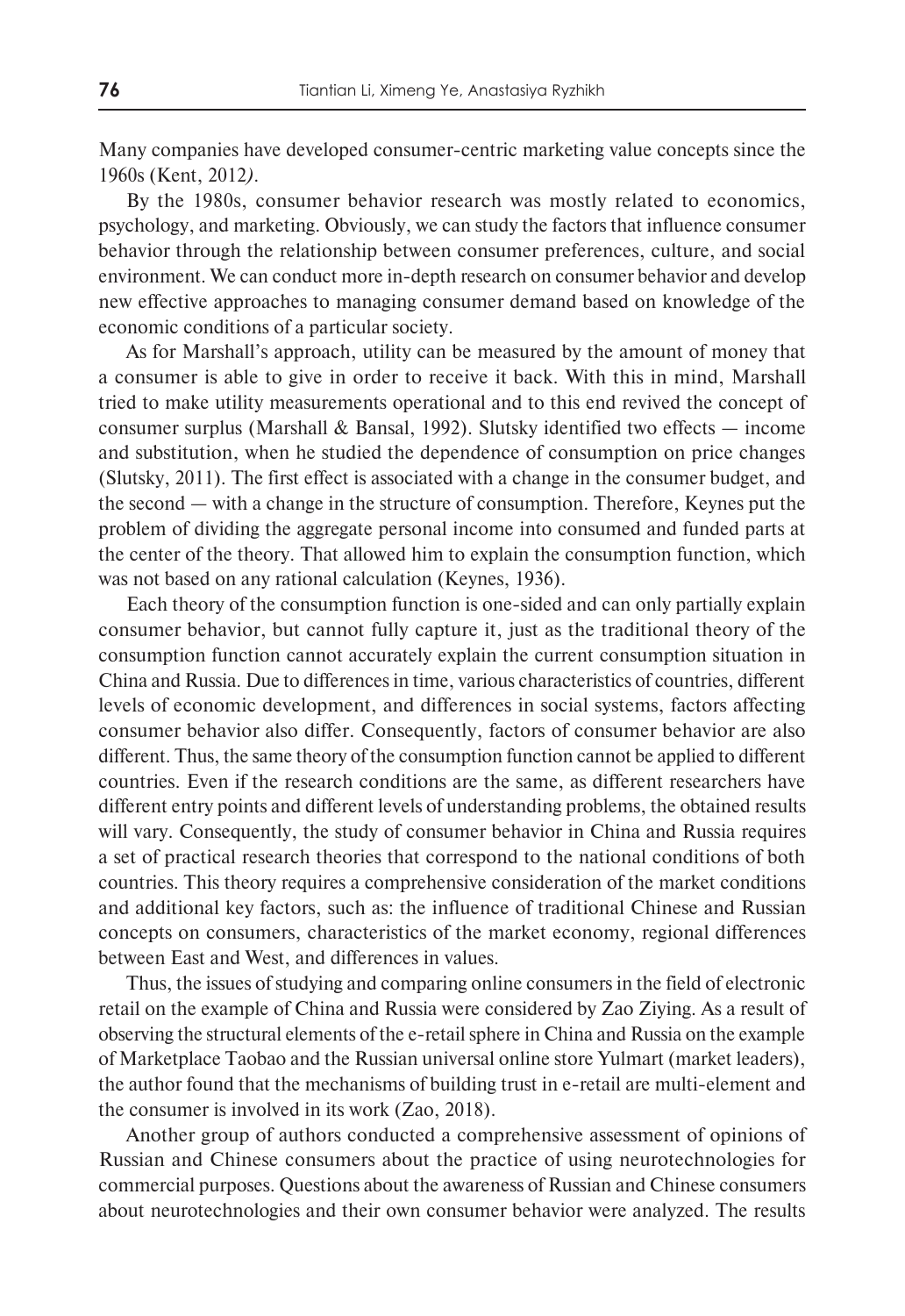of this study showed that in reality, consumers are tolerant to neurotechnology, without showing active discontent or fear (Molchanov et al., 2019).

A. A. Napolkova suggests developing recommendations for market operators on the use of mobile marketing tools based on selected consumer segments. The mobile marketing strategy involves step-by-step work aimed at identifying the needs of consumers, creating and promoting content, and involving visitors in active acquisition processes (Napalkova, 2019). Mobile marketing has become a key part of today's digital infrastructure (Golik, 2017). Advertisers have adapted to this new reality looking for new ways to turn traditional marketing strategies into effective mobile campaigns.

# **2. Methodology**

The study of consumer behavior in Russia and China consists of analyzing and verifying useful information from a large amount of incomplete and random data on consumer behavior and extracting specific research indicators for accurate marketing research. The main content of consumer behavior research includes the following four categories: analysis of consumer decisions; analysis of consumer purchases; analysis of customer loyalty, and analysis of consumer characteristics. According to the analysis of consumer decisions, the following factors are important: the nature of the product, the complexity of the product, the possibility to try a product before buying, and the price. Categorical analysis of consumer purchases is based on RFM analysis, which divides consumers into groups depending on how long ago they made purchases, as well as how often and for how much they make them. Customer loyalty analysis assesses the customer's attitude towards a brand, product, service, visual identity, and other components of the brand. Analysis of consumer characteristics is carried out primarily in accordance with their cultural, social, personal, and professional abilities, etc. With the help of this information, a model of consumer behavior should be created based on various factors.

Once a consumer behavior model is established, business opportunities can be explored based on a deep understanding of consumer needs through his decisions, market opportunities, further refinement of consumer needs, and combining consumer characteristics and other factors to define them. Sellers should choose the best marketing strategy. Basically, precise marketing strategies are based on three aspects: consumer decision-making, purchasing behavior, and consumer behavior, and some differentiated marketing strategies are proposed based on consumer characteristics.

Modern scientists, such as Noskova, Zhang Rongrong, and Khvorova, proved the influence of cultural values on the behavior of Russian and Chinese consumers (Noskova et al., 2019). The authors developed and tested methods for measuring the impact of cultural values on consumer behavior in the retail sector in the context of the extended 8P marketing mix: product, price, place, promotion, people, process, physical evidence, productivity, and quality. It was concluded that consumer behavior would differ from country to country.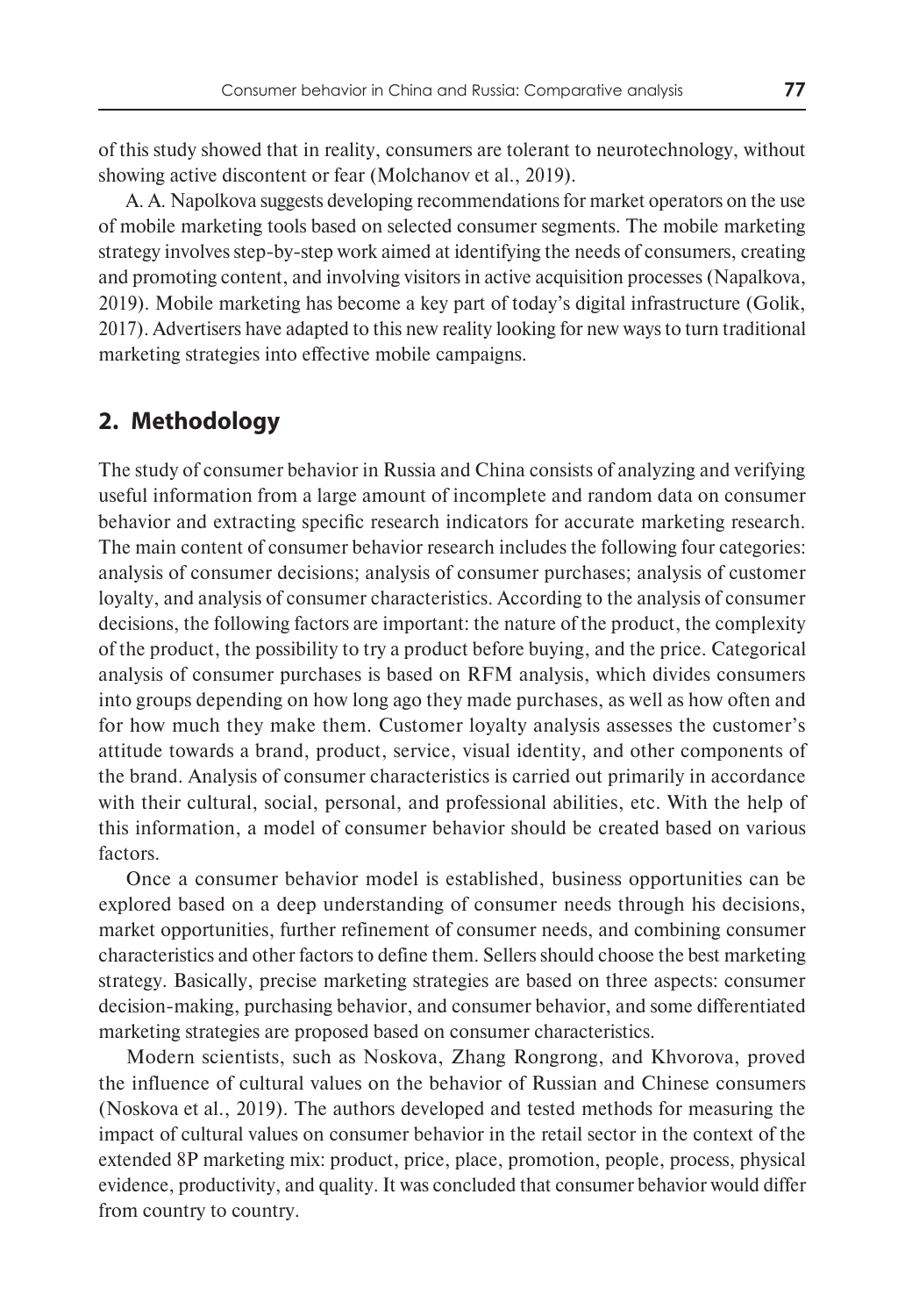The features of the content, elements and functions of consumer behavior depend on and are in the range of desires, life values, interests, attitudes, and motivation of a particular individual, and the intensity of the process of satisfying needs, which determines the effective ways and means for implementing his consumer behavior.

## **3. Discussion**

In the modern conditions of digitalization, the number of consumers making purchases via the Internet is growing, and the turnover of online purchases is growing, which has a huge impact on traditional consumption patterns. Due to the COVID-19 virus, more and more purchases are made over the Internet. Of course, characteristics of consumer behavior depend on the conditions of industrial society, trends of Internet development, and the information concept of society. With the spread of Internet technologies and development of information and social networks, social processes in consumer behavior of people are changing. Thus, interactions of consumers via the Internet significantly affects the purchasing process and consumer behavior in general. Today, social networks are becoming a full-fledged channel of marketing communications (Zhang, 2017). Both Russian and Chinese consumers have come to trust more and more the consumer experience of other buyers and their recommendations, which can be found on the Internet. It should be noted that communication with the seller through social networks increases the level of consumer loyalty.

If we consider psychological characteristics of people that determine their online behavior when shopping through online communities, we can see that their involvement in purchases is higher than in the Internet environment as a whole.

Thus, Cialdini's research on social networks generally confirms the laws of social psychology described in the works by Fromm (1968): people rely on the community's opinion to overcome anxiety associated with making a wrong decision.

That is why, according to the Briansolis portal, 81% of buyers ask for advice on social networks about advisability of purchasing a particular product.<sup>1</sup>

The development of network communication and increased trust in reviews received online leads to the fact that users often make purchases on the advice received via the Internet (50% of buyers) (Prokhorov, 2013).

It is obvious that social networks are a powerful tool for shaping purchasing behavior in favor of a particular brand and directly affect purchases on an equal basis with other communication channels, and from the point of view of trust, they are generally one of the priorities. The features of consumer behavior in social networks are as follows:

1. Consumers often spend time on the Internet without a specific purpose. However, being on the Internet under the influence of a certain content or information, they may realize the need for a certain product and its further purchase.

www.briansolis.com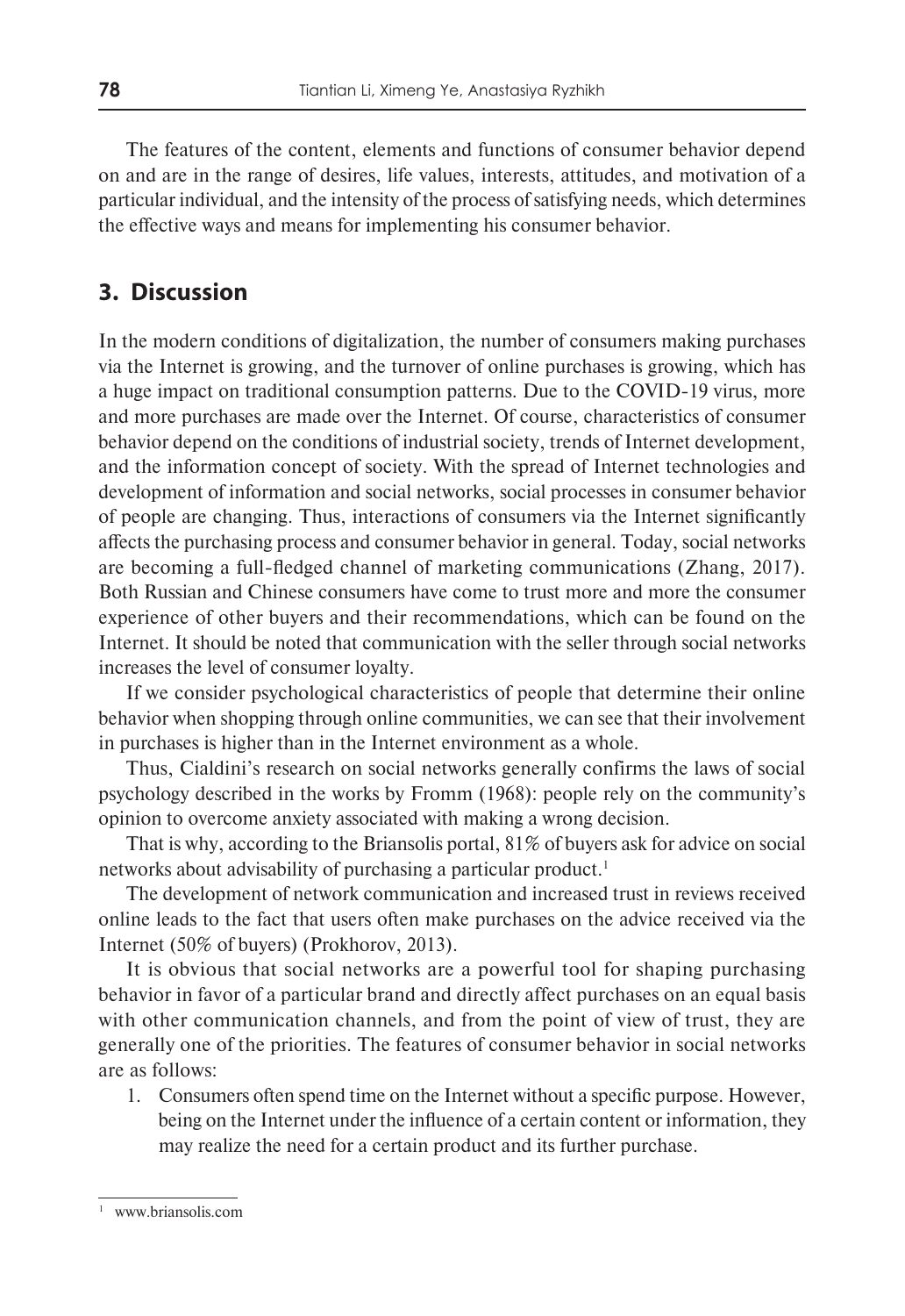- 2. In general, social networks are becoming a source of information about a product, suppliers, or the purpose of buying a product with growing popularity.
- 3. After the purchase, users believe that it is necessary to express their opinion about the goods in order to help other users make the right choice.
- 4. The type of social media behavior of the same user on different social networks may vary depending on the type of social network, however, they are somehow interested in brands.
- 5. Communication with a brand on social networks increases the level of loyalty to it due to the possibility of two-way communication.
- 6. Consumers actively respond to offers from brands that allow them to stimulate purchases on a par with other communication channels.

After actualization of the need, the consumer, as a rule, searches for information about a product or a product category via the Internet on search websites. When evaluating options, the user actively refers to the websites of online stores and aggregator websites to find out prices, product availability from the supplier, and additional services. In addition, the consumer reads reviews on the websites of online stores about the selected product options. After reading customer reviews, having already tried the product, the consumer can revise the importance of the attributes of this product and, as a result, actualize a new need.

 Thus, when making a purchase decision, the consumer is interested in the advisability of purchasing the selected product option on review and recommendation websites. When making a purchase directly, the consumer receives information from the manufacturer's or supplier's websites about the terms of purchase, delivery, and other technical issues.

After making a purchase decision and implementing it, the consumer can share his experience through social media channels, manufacturer websites, and reviews, thereby forming new content (Zhou, 2018) that will influence the behavior of other potential consumers.

Finally, the consumer returns to the initial stage of being on the Internet, as a result of which a new need for a product may be actualized. The channels of communication that he turns to during the purchase process and the nature of the content affect his buying behavior. However, at this stage of the research, it is important to focus on the activity of consumers online, as this aspect has not been sufficiently studied by domestic scientists, and practitioners often act intuitively making certain mistakes in their work that affect the presentation of goods in the network and, as a consequence, their sales and profitability.

Consumers' perception of online shopping is constantly changing with the development of web technologies and mobile devices. Companies in the e-commerce market are looking for new points of profit growth that go beyond the traditional trade-marketing model, which have an impact on the behavior of the consumer market. The market behavior of consumers in the modern world is changing rapidly. Its main global trends are shown in Figure 1.

One of the fundamental and most pronounced global trends in modern consumer behavior during the COVID-19 pandemic is the growing desire for consumer safety. The second major trend is the growth of consumer awareness. Another trend is the growing perception that experience is more important than consumption or the possession of an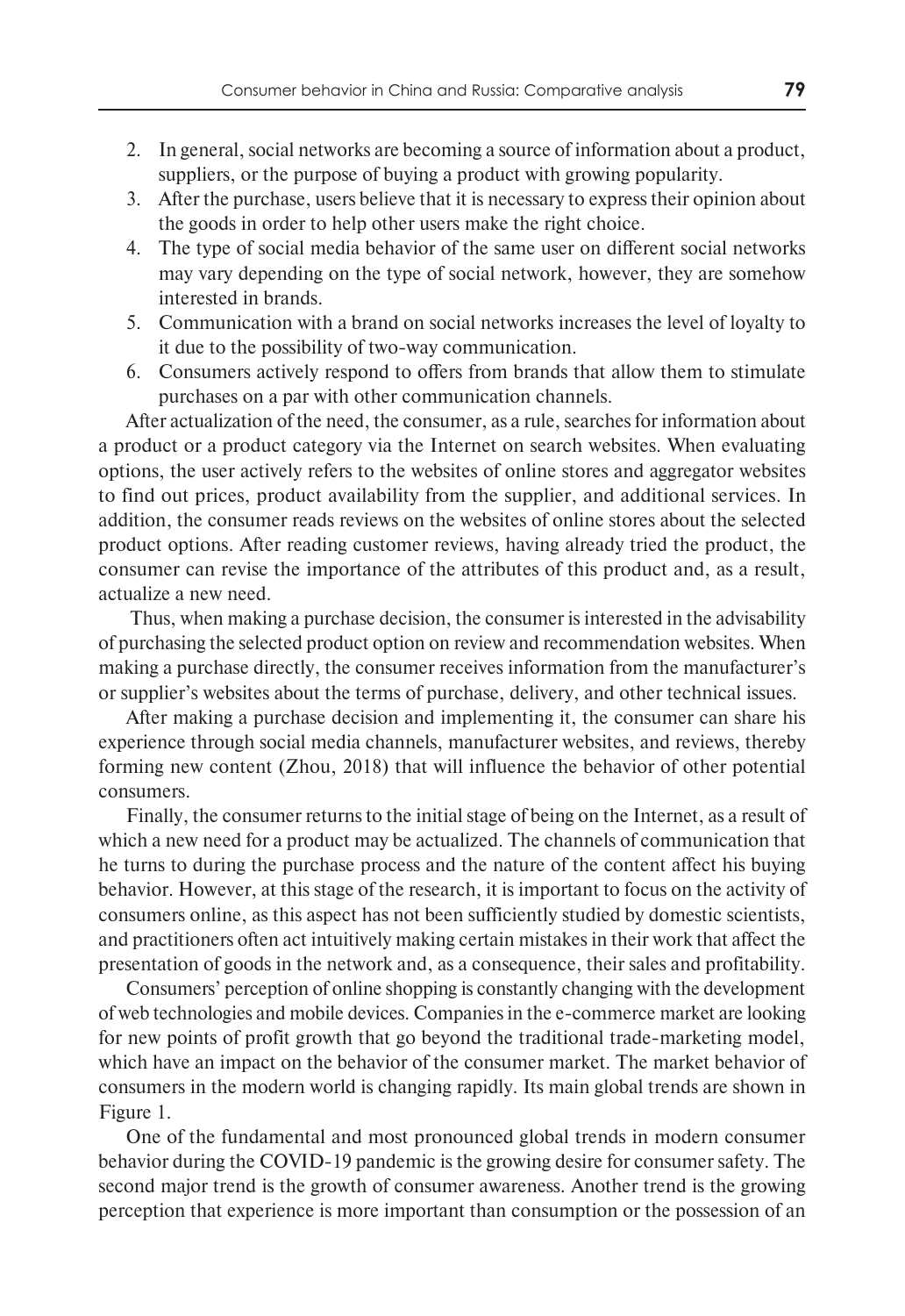

*Source:* compiled by the authors.

**Figure 1.** Current global trends in consumer behavior

economic good. A special role in the modern world is played by the mutual influence of consumers on each other. It is connected with the fact that, thanks to the development of social networks and video hosting, consumers have increasingly begun to exchange opinions and recommendations regarding certain products.

Another trend of our time is ecologization of consumption. Speaking about the global consumption trends, it is impossible not to note such a phenomenon as "transformation of a dwelling into a home."

Having considered the global trends in consumer behavior, it makes sense to proceed to describing and comparing the main trends in consumer behavior in Russia and China. We conducted a survey among Russian and Chinese buyers regarding their current consumer behavior (Table 1).

|                               | <b>Russia</b>                                                                                                                  | <b>China</b>                                                                                                    |
|-------------------------------|--------------------------------------------------------------------------------------------------------------------------------|-----------------------------------------------------------------------------------------------------------------|
| Awareness of the need         | Previous product is out-of-order<br>$(60\%)$<br>Previous product is outdated<br>$(40\%)$                                       | Previous product is out-of-order<br>$(50\%)$<br>Previous product is outdated<br>$(50\%)$                        |
| Search for information        | Personal experience (30%) (30%)<br>Internet review $(50\%)$ $(50\%)$<br>Recommendations of friends /<br>acquaintances $(20\%)$ | Personal experience (20%)<br>Internet review $(40\%)$<br>Recommendations of friends /<br>acquaintances $(40\%)$ |
| Evaluation of<br>alternatives | Price $(30\%)$<br>Quality (30%)<br>Technical characteristics (20%)<br>Brand $(20\%)$                                           | Price $(20\%)$<br>Quality (20%)<br>Technical characteristics (20%)<br>Brand $(40\%)$                            |
| Purchase                      | Shop $(50\%)$<br>Online store (50%)                                                                                            | Shop $(40\%)$<br>Online store $(60\%)$                                                                          |

**Table 1.** Consumer behavior of Chinese and Russian consumers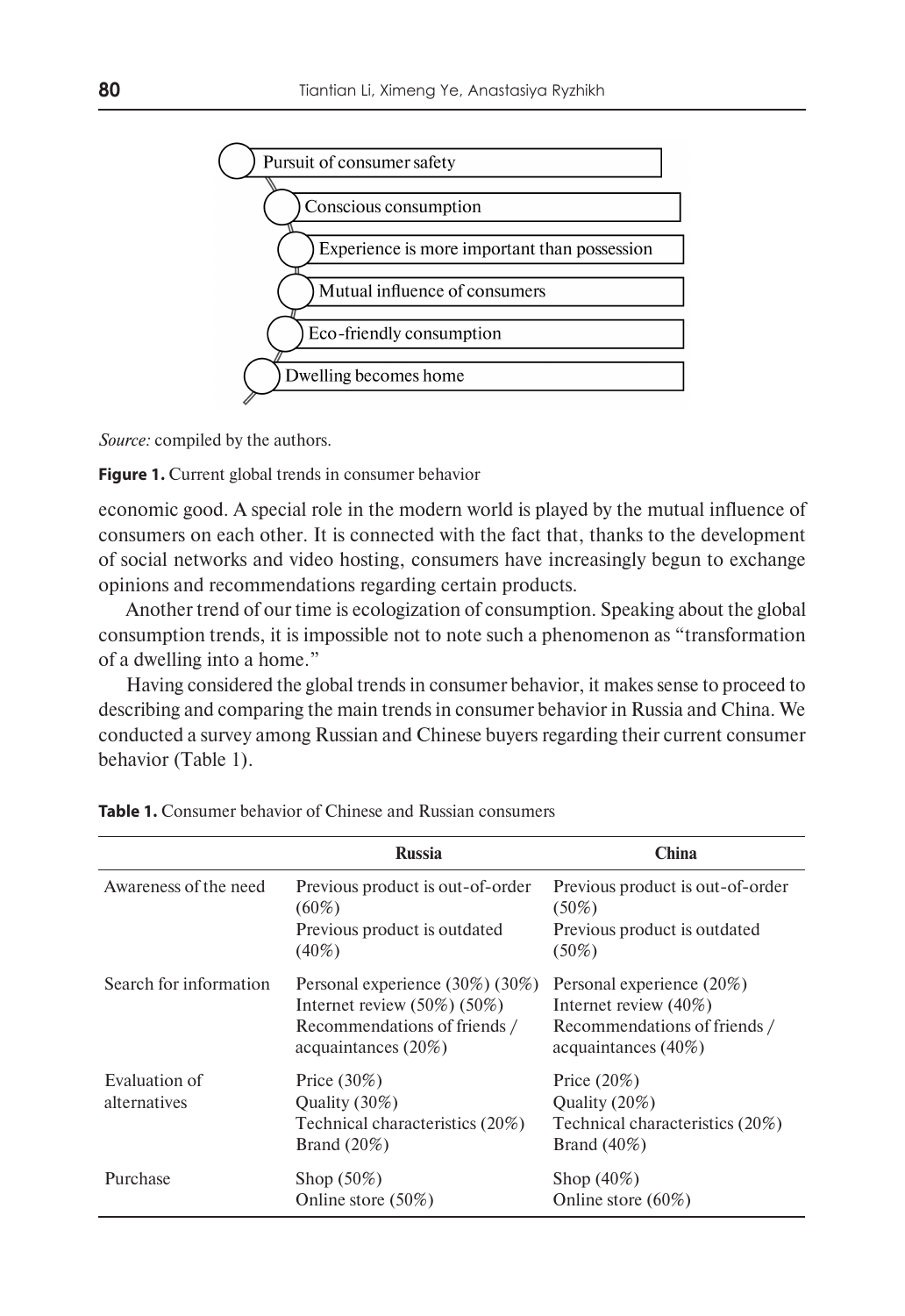|                                      | <b>Russia</b>                                                                                                  | <b>China</b>                                                                                                   |
|--------------------------------------|----------------------------------------------------------------------------------------------------------------|----------------------------------------------------------------------------------------------------------------|
| Influence at the time of<br>purchase | Seller's consultation (40%)<br>Sales/discounts (30%)<br>Recommendations of friends /<br>acquaintances $(30\%)$ | Seller's consultation (20%)<br>Sales/discounts (40%)<br>Recommendations of friends /<br>acquaintances $(40\%)$ |

#### **Table 1.** Continued

*Source:* compiled by the authors.

The results of the analysis of consumer behavior of Chinese and Russian buyers showed that there are differences: 50% of Chinese buyers prefer to buy products when they are outdated, while for Russian buyers this figure is 40%. In addition, 50% of Chinese buyers prefer to buy goods in online stores than in regular shops, and in Russia this figure is 40%. Besides, when choosing a product, at the time of purchase, the seller's consultation has the greatest influence on the Russian buyer — 40%, while for the Chinese buyer, recommendations of friends / acquaintances are more important  $-40\%$ , as well as bonuses / discounts — 40%.

A survey of consumer sentiment in relation to COVID-19 among Russian consumers was also conducted, which showed that a decline is expected for the entire "Products" category, with the exception of the "Fresh products" segment, and those consumers who increase expenses do this solely to create stocks during the period of self-isolation (Figure 2).



*Sources:* compiled by the authors based on BCG and ROMIR: COVID-19 Consumer Sentiment Survey, 2020.2

**Figure 2.** Consumer sentiment in the "Products" category

<sup>2</sup> https://romir.ru/studies/issledovanie-bcg-i-romir-novaya-realnost-rossiyskogo-potrebitelskogo-rynka-nafone-pandemii-covid-19-i-prognoz; https://www.bcg.com/publications/2020/covid-consumer-sentimentsurvey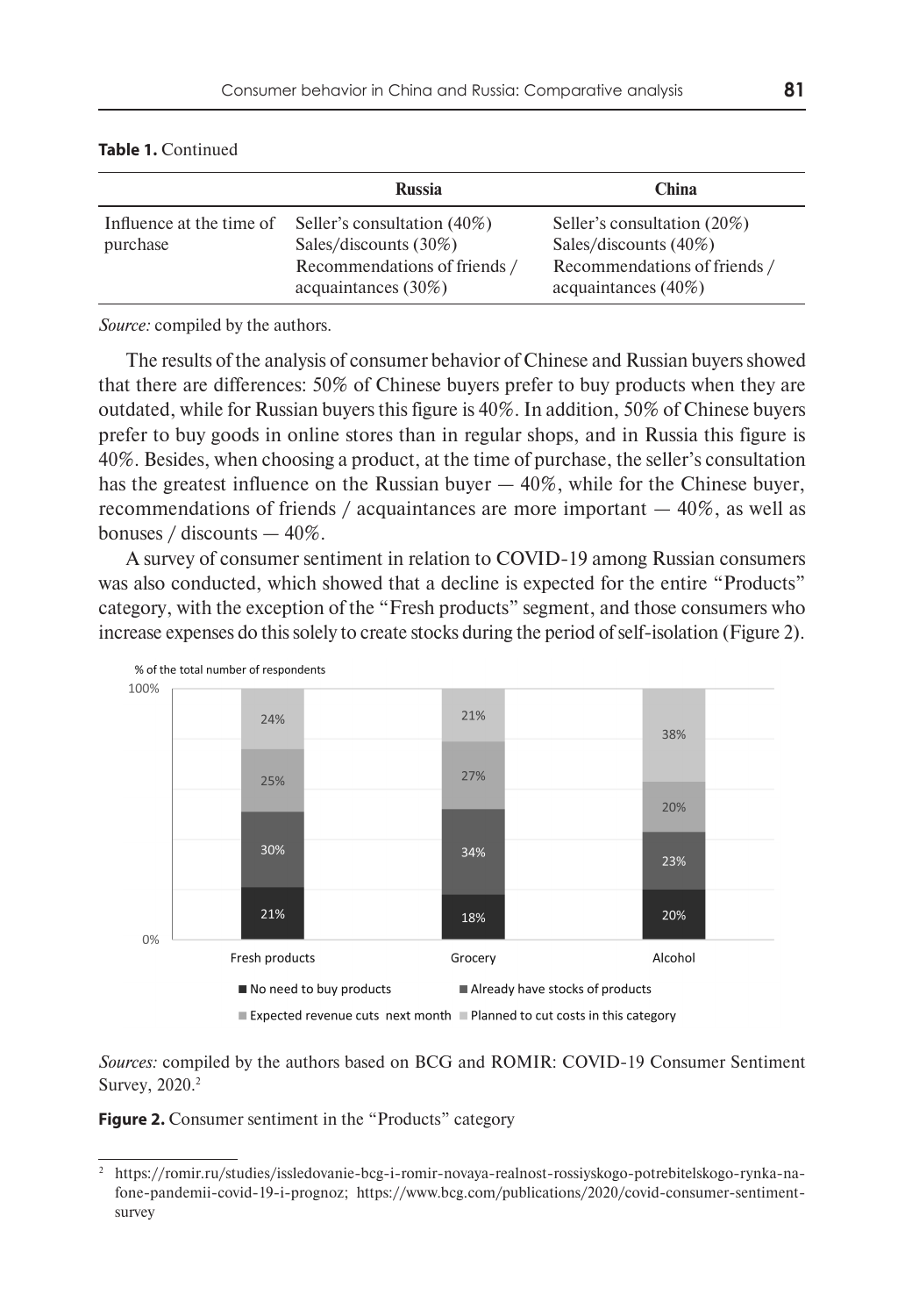In the "Clothes and footwear" category, a decline is expected in all segments, except for children's clothing. In the "Durable Goods" category, the largest drop occurred in the home electronics segment, and the smallest — in "Cars and other vehicles." Consumers either planned to buy earlier or bought out of fear of higher prices (Figure 3).



*Sources:* compiled by the authors based on BCG and ROMIR: COVID-19 Consumer Sentiment Survey, 2020.3

**Figure 3.** Consumer sentiment in the "Durable goods" category

In terms of research, online sellers should make full use of online resources and conduct in-depth research on the impact of online promotion patterns on consumer behavior and attitudes in order to formulate appropriate online marketing strategies to attract more consumers and maximize their profits, taking into account the current situation related to the spread of the COVID-19 virus and the large-scale digitalization of the population.

Online promotion is based on online shopping. It provides online users with advertising information about products or specific services in the vast virtual marketplace of the Internet. It creates desire by stimulating consumer demand for a product. Making a purchase turns into actual shopping behavior (Lin et al., 2014). Various promotion methods are popular on the Internet, such as price rise, free delivery, limited time burst, unconditional return, and product discounts.

Absolute digitalization and innovative business models create new purchasing power and change consumers. Behavioral habits have spawned a unique new consumer market (Jin & Chen, 2018). China was one of the first to enter a new era of consumer modernization. Consumption has become the main driver of China's economic

Ibid.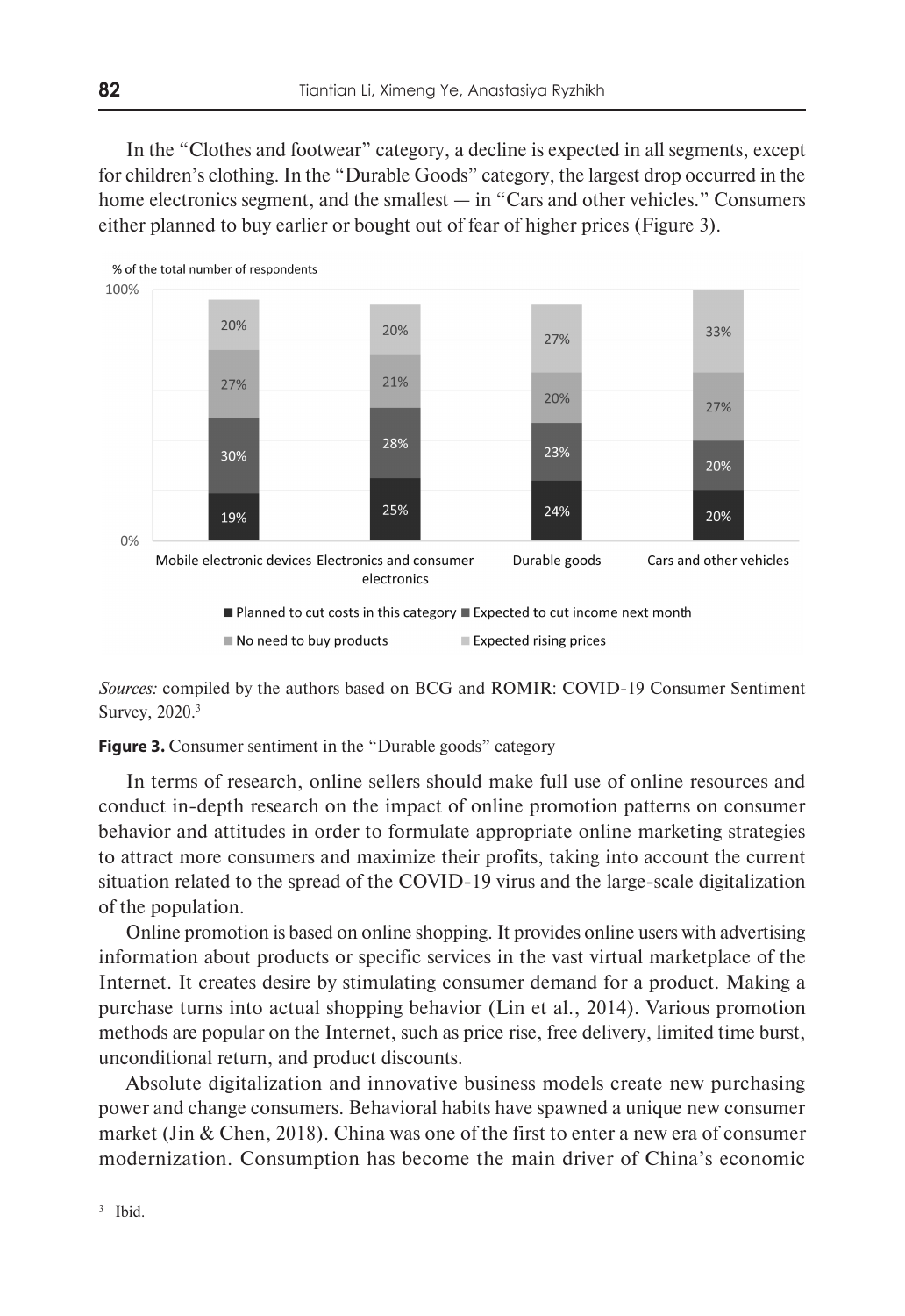growth. The Chinese consumer market is highly digital, both in terms of market size and degree of digitalization. In 2017, the number of online shoppers in China and total online retail sales more than doubled compared to 2016. The share of consumers using mobile payments has more than tripled, which is more than in any other country in the world.4

The Goldman Sachs research found out factors that determined the Chinese consumer market and influenced behavioral preferences (the political situation, demand, supply and digitalization), thereby reflecting the prospects for the recovery of the Chinese economy and predicting opportunities for long-term growth in various areas. The results of the Goldman Sachs survey show that compared to changes in wealth, China's consumption growth is more sensitive to changes in residents' incomes. Lowincome Chinese residents have a higher marginal propensity to consume, and epidemic prevention measures have a greater impact on industries that employ more low-income people. Imbalance in the marginal propensity to consume may increase the decline in consumption (Goldman Sachs, 2020). To mitigate the negative economic impact of preventing COVID-19, Chinese consumers are also looking for a new shopping experience, and more companies are looking for new product launches to accelerate the recovery of production. In some industries, both increases and decreases in prices were recorded.

It's also worth noting that some trends will continue in the future:

- 1. Raising health awareness promotes sales of healthy food and hygiene / personal care products and encourages healthy lifestyles, such as choosing high-quality meals and exercising.
- 2. The trend towards the production of high-quality goods can be caused by understanding the importance of high-tech goods and the rise in their prices.
- 3. The requirement to maintain a certain social distance can help optimize the cost structure of sellers.
- 4. Industry integration: market leaders recover faster (Lannes, 2020).

The COVID-19 virus has dealt a heavy blow to society and business, and consumer behavior has undergone tremendous changes in a short period of time. After many countries had experienced isolation, sudden shutdowns of operations and production, consumers also quickly adjusted their consumption patterns.

Chinese consumers cut their spending in 2020. Total retail sales fell by 19% in the first quarter of 2020. This is the biggest drop in history. Total spending on paid services fell by  $6.7\%$ , on food and beverages  $-$  by 7.7%, and on other categories  $-$  by 4.6%. However, during the epidemic, it is worth noting the rapid growth in sales of health and hygiene products, which will also continue to grow in the future. According to the results of the Nielsen research, 64% of respondents began to wash their hands more often, 26% of respondents began to do the cleaning more often, and another 13% wash clothes more often in the conditions of Covid-195 . This trend influences

<sup>4</sup> https://wearesocial.com/special-reports/digital-in-2017-global-overview

<sup>5</sup> https://www.nielsen.com/us/en/insights/report/2019/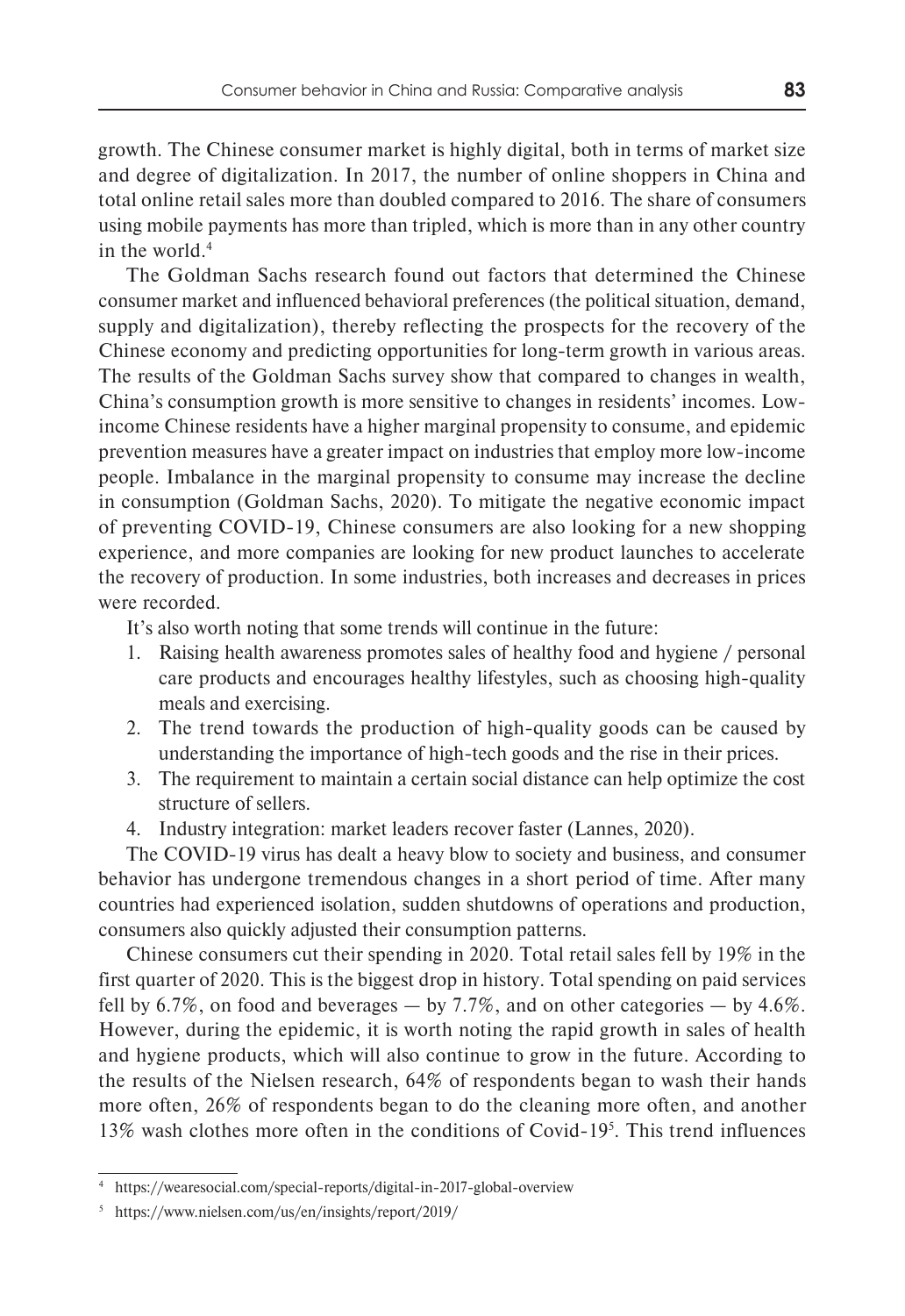consumer interest in buying household appliances to keep their homes clean. The same people will be interested in products of the mobile electronics segment with a health monitoring function.

China is rapidly entering a new era of consumption. The advancement of digitalization leads to improvement in diversified consumer preferences as a result of digital mastery, which fosters new consumer behavior patterns.

Potential consumers who depend on online shopping make up 60% of China's total online shoppers, according to the report on online shopping behavior research by Nilsen, the world's leading information and analysis company.6

In addition, according to the Nielsen's "Internet Shopping Behavior Survey," Chinese consumers who shop online can be divided into four main types: the potential type (34%), the network dependent type (26%), the network rational type (24%), and the sensitive type (16%). According to Nielsen's research and classification, the majority of potential online buyers were born in the 1990s. The majority of online shoppers are in their 1930s and 1940s. Most of them have a relatively high level of education and their monthly household income is relatively high.<sup>7</sup>

Behavior of consumers in the case of a certain experience of purchasing a certain product is more predictable. The challenge for marketers in such a situation is to provide the consumer with relevant information that he may need in order to reduce the probability of switching to other brands (for example, through advertising). In case of a normal purchase of goods, the consumer may behave in a standard manner based on the prevailing attitude towards this trademark; in this case, advertising can be aimed at supporting perceived benefits.

The 2019 UPS survey on online shopping behavior shows that consumers in the Asia-Pacific region, including China, prefer to buy more items in a single order to reduce shipping costs and are more likely to try professional shipping services worldwide.<sup>8</sup> As consumers have more online shopping options, competition intensifies, and consumer expectations continue to rise. The report notes that retailers need to be smart and fast enough to adapt to changes in order to stand out in a competitive environment. When sellers provide incentives to consumers, this is reflected not only in provision of unique products, but also in the delivery service which is critical to the success in the evolving e-commerce environment. Additionally, the survey of buying habits of online shoppers (B2B) shows that many buying patterns of online consumers are the same as those of regular consumers.

It is worth noting another trend in the behavior of Chinese consumers — the growth of the Chinese market of e-commerce carried out using mobile devices (Figure 3).

<sup>6</sup> Ibid.

Ibid.

<sup>8</sup> https://www.pressroom.ups.com/pressroom/ContentDetailsViewer.page?ConceptType=PressReleases& id=1564710106551-985.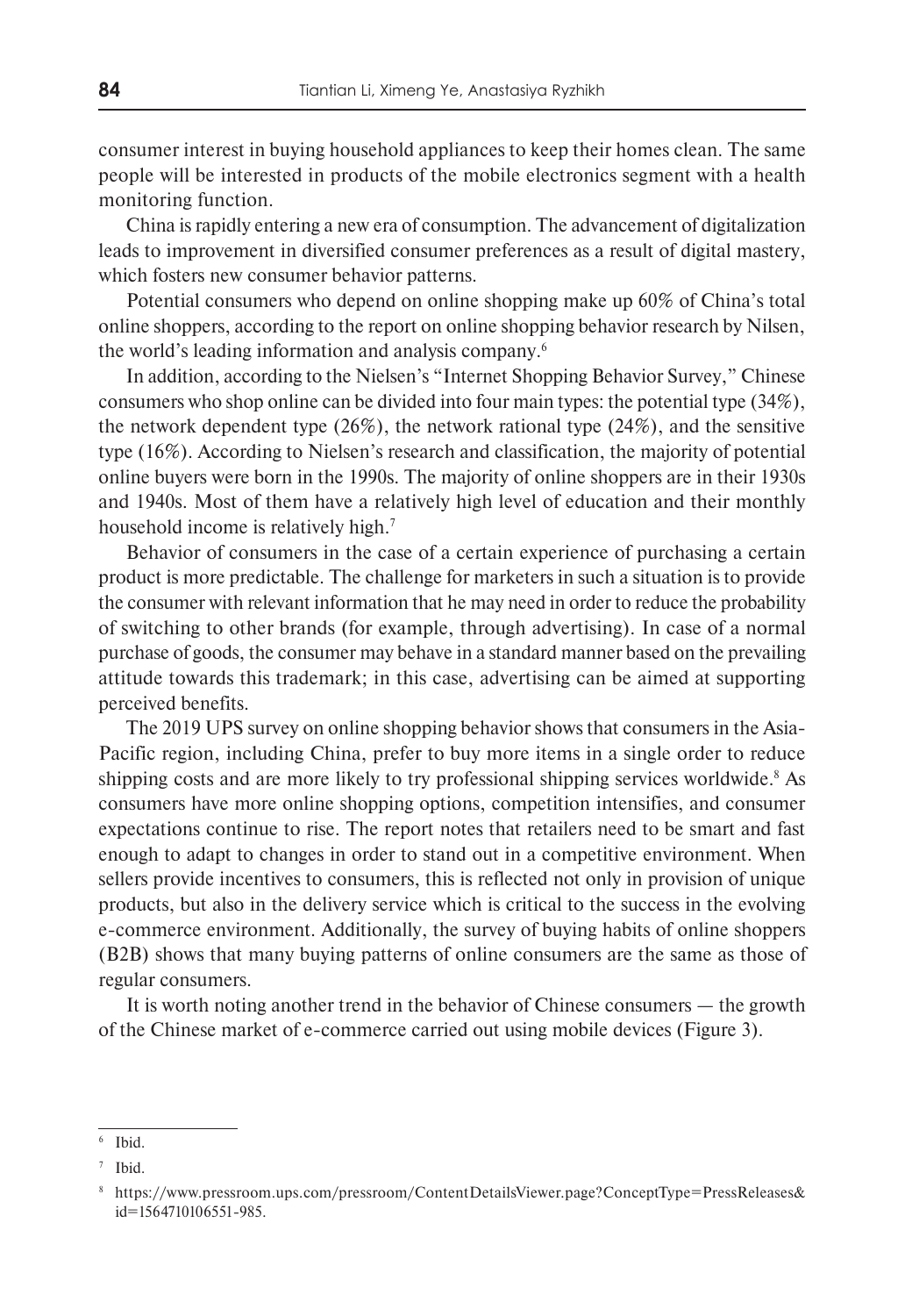

China's Mobile Online Commerce (US \$ Billion)

*Sources:* compiled by the authors based on Emarketer, Criteo, BCG Analysis, Iresearch.<sup>9</sup>

**Figure 3.** China's mobile online commerce (US \$ Billion)

This Figure shows that China's online trading volumes are growing steadily from 2 bln USD in 2011 to 1147 bln USD in 2020. And this process does not stop. The mobile marketing strategy involves step-by-step work on identifying the needs of consumers, creating and promoting content, and involving visitors in active acquisition processes. The spread of COVID-19 did not affect these processes in any way.

McKinsey's 2020 report on China Consumer Survey revealed some emerging trends:<sup>10</sup>

- 1. New generation of consumption in middle- and low-population cities has become a new engine of growth.
- 2. Most consumers have a hierarchy of consumption: some pay more attention to quality, and some — to cost.
- 3. The concept of a healthy lifestyle.
- 4. More emphasis on shopping experience.
- 5. Growth in the number of local luxury brands.

Moreover, IiMedia Research's analysis of the impact of the new corona epidemic on consumer behavior shows that there is a large impact of the virus on Chinese people's perceptions of consumption. Chinese consumption has become more rational, moderate and practical: more attention is paid to meeting basic needs; more attention is paid to the consumption of medical and health products; awareness of hygiene has increased; confidence in domestic brands has increased; and people pay more attention to distribution of their own income. However, the decline in residents' willingness to consume did not fuel the growth of the Chinese consumer market in 2020.11 Apart

<sup>9</sup> https://www.iresearch.com

<sup>10</sup> https://www.mckinsey.com.cn/2020

<sup>11</sup> https://www.iimedia.cn/c400/70726.html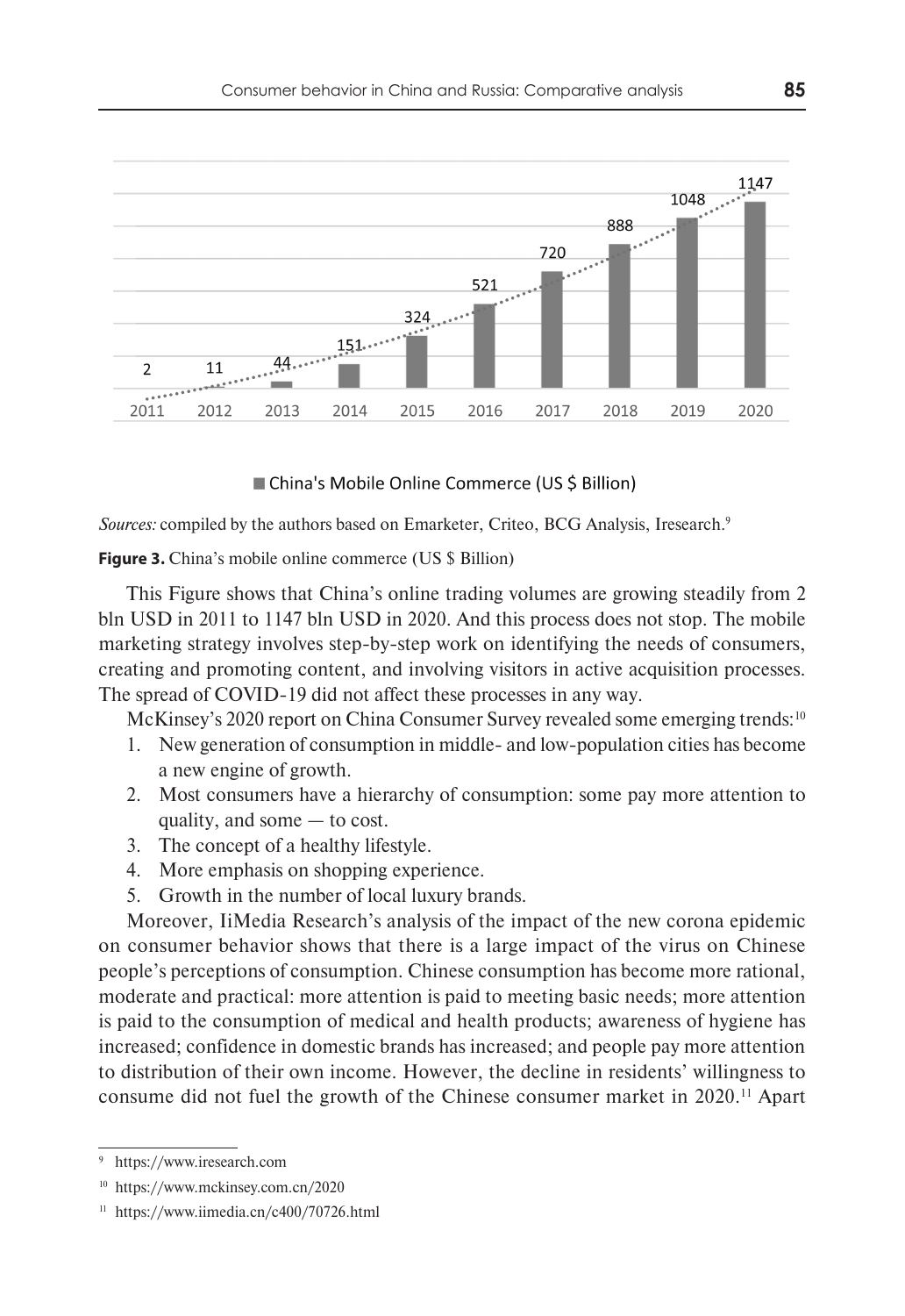from that, consumer demand for products of foreign brands will decline significantly in the future. Thus, domestic brands will have good development opportunities in the next months or a year.

According to the results of the study, a universal model of the influence of various factors on the behavior of Russian and Chinese consumers in modern conditions was formed (Figure 4).



*Source:* compiled by the authors.

**Figure 4.** Universal model of the influence of various factors on consumer behavior in China and Russia

Classification of consumers is based on the following factors: external factors, motivational factors, and functional factors that establish certain dependencies (for example, division along lines of gender, age, educational level, profession, income). The foundations of studying the factors of motivational and external influence on consumer behavior, the possibility of their influence on consumer behavior through marketing activities, as well as the main aspects of consumer behavior determine the choice of a certain type of consumer behavior. The success of a company's strategic development depends on the preferences of consumers, and the ability to competently analyze the process of consumer decision-making about the purchase of goods.

The consumer should clearly understand the factors that affect him and determine the behavior of consumers in order to make a decision about his action.

External factors include: COVID-19, digitalization of society, cultural values, changes in the incomes of citizens. It is necessary to take into account the individual characteristics of this group of factors: information about social relations, lifestyle, consumer behavior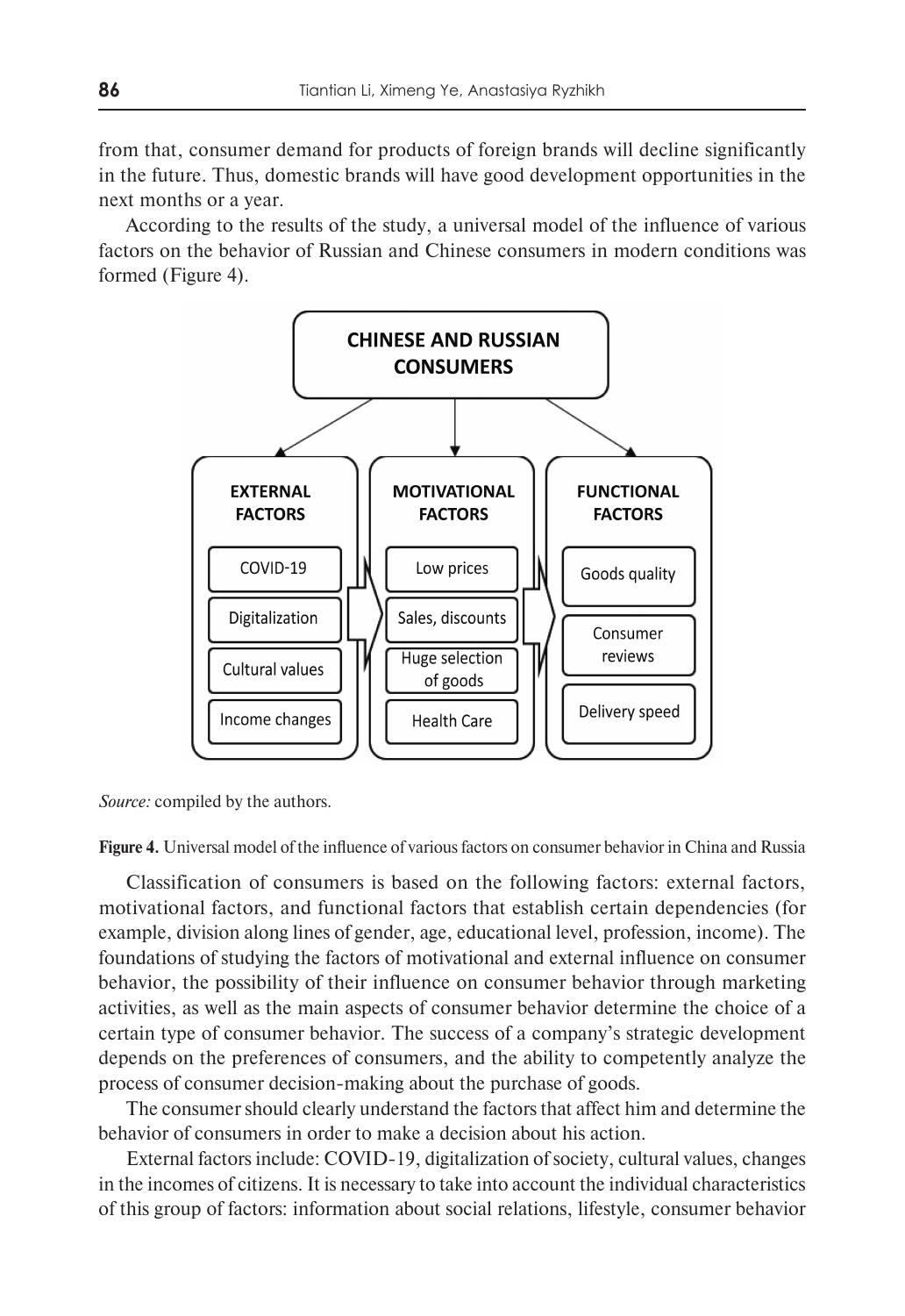and the decision-making process; how its representatives view life, perceive and interpret surrounding events; what peculiarities of the world perception in China and Russia are formed in this group.

Cultural values have the greatest impact on consumer behavior in the retail sector compared to other elements of the culture model. Social environment has the least influence on consumer behavior (Zhao, 2017).

The second group includes motivational factors: low prices, sales and discounts, a huge selection of goods, and health care. During the purchase process, the consumer is motivated by low prices, promotions, and a wider selection of goods. The buyer goes through various stages: from awareness (the need for a product), knowledge (about a product that satisfies this need), and preference to conviction (that only this product is the best for satisfying his need) and purchase. Subsequently, the consumer may feel satisfaction from the purchase of this product in connection with receiving a discount or any bonuses provided by the advertiser. Moreover, an additional motivation is to adopt a healthier lifestyle.

The third group of factors is functional factors. The process of buying a product varies greatly, ranging from a strong to a weak urge to buy. There are several generally accepted stages: awareness of the need, search for information, evaluation of information and comparison of possible purchase options, selection of the place of purchase, making a decision to buy a product or services, and evaluation of the product or service after purchase. Experience shows that buying expensive goods and services is a more circumspect step than buying inexpensive ones. The first option is more complicated, the second is simpler. Obviously, the quality of the product is important for the consumer, as well as feedback from friends and relatives, and delivery.

# **Conclusion**

A comparative analysis of consumer behavior in China and Russia shows that there are significant differences in the characteristics of elements of cultural models in China and Russia, which indicates the influence of elements of the institutional environment on the specificity of consumer behavior in relation to price characteristics and product selection. For both countries, the modern factors that determine the choice of a certain type of consumer behavior are external factors, motivational factors, and functional factors. The study shows that Russia and China, which are rapidly entering a new era of consumption, have different levels of digital technologies, but it is worth noting the influence of the same factors on behavior of both Russian and Chinese consumers. Thus, in China, the impact of COVID-19, the development of digitalization, and the spread of Internet technologies have led to an improvement in diversified consumer preferences, which has contributed to a change in consumer behavior. But in Russia, there is an insufficient level of digitalization of society, which does not allow to fully interact with consumers and influence their preferences. During the spread of COVID-19, it seems to us that the convenience of switching to digital mobile marketing technologies will become a general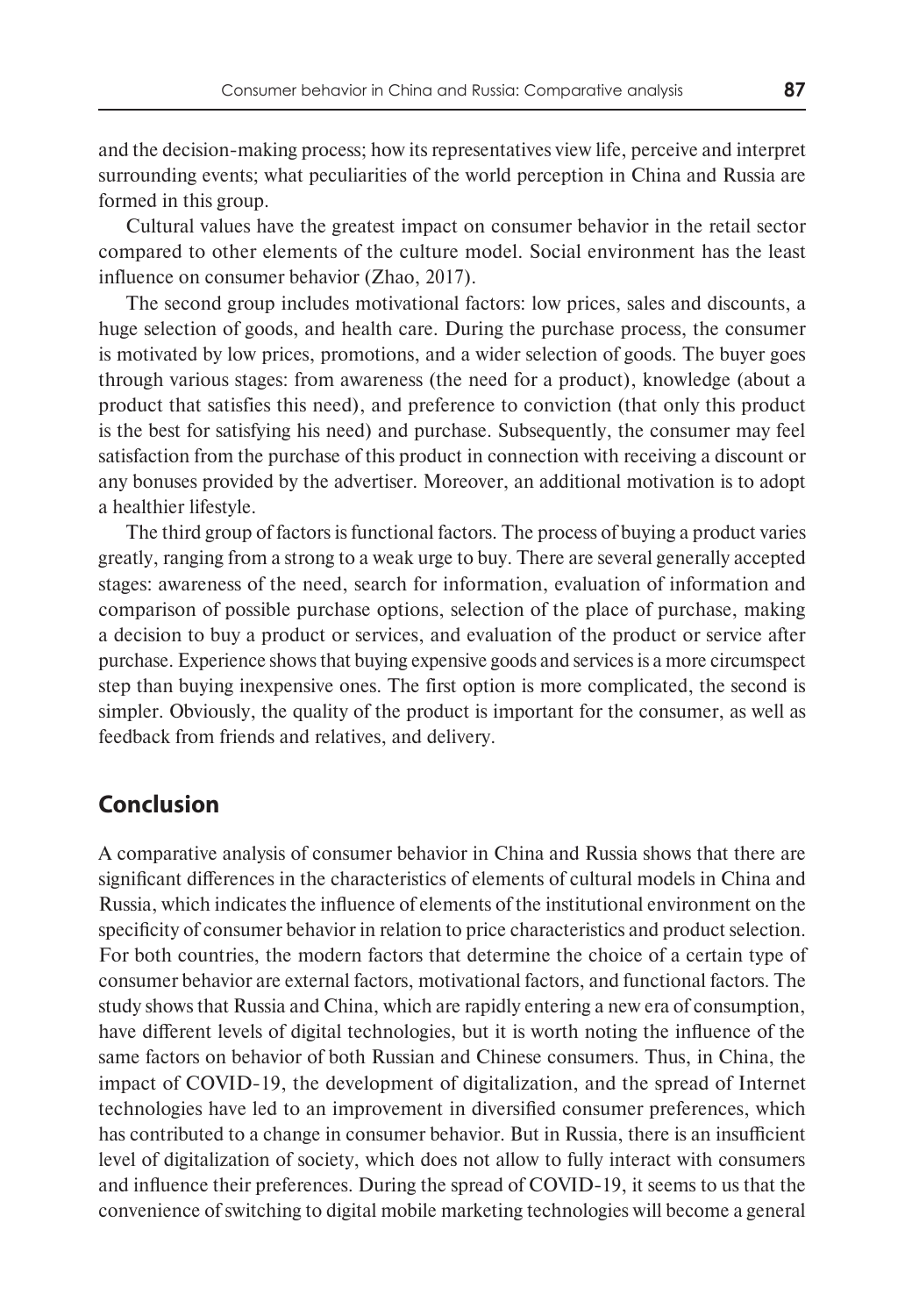trend. In this regard, credibility of local brands, customer experience and value orientation will become the goals aimed at gaining consumer confidence.

Apart from that, based on the above, the Internet is turning from a communication channel into a habitat where consumers interact in the information society. With unrestricted access to goods and the ability to share consumer experiences, users influence each other's consumer behavior more than ever before. These features should be taken into account when developing scientific and methodological foundations for managing consumer behavior on the Internet.

Thus, the following conclusions can be drawn:

- 1. Russian consumers are most often guided by personal experience when choosing products, while Chinese consumers are guided by recommendations of friends / acquaintances / family.
- 2. The most popular place to buy for both Chinese and Russian consumers is an online store.
- 3. At the time of purchase of the product, Russian consumers are mainly influenced by the seller's advice, while for Chinese consumers, the most important factor is the availability of sales / discounts.
- 4. For Russian consumers, the most important characteristic when choosing goods is quality, and for Chinese consumers — price and quality.
- 5. Awareness of their health is important for both Russian and Chinese consumers, which contributes to the sale of healthy food and hygiene / personal hygiene products and encourages people to lead a healthier lifestyle.

Based on the above, sellers should adhere to the following guidelines during COVID-19:

- turn to the online format in various service sectors, which has begun to gain popularity among users, thereby forcing companies to seriously address the issues of digitalizing their business processes: online orders, contactless delivery, remote training, communications, etc.
- pay more attention to the above consumer trends and focus on the most important areas; reinforce the concept of "customer focus." There is an overabundance of information on the Internet, therefore buyers prefer channels with the most necessary, relevant and useful content, so now people need confident and entertaining content, given the period of uncertainty
- raise consumer awareness of health, pay attention to health and hygiene products. In a situation of uncertainty, fear and anxiety, people begin to worry about their mental state. Therefore, not only products and services for improving mood, enhancing brain function, and relieving stress (goodies, drinks, vitamins, entertainment, etc.) are quite popular, but also all kinds of services
- accelerate business development through the use of e-commerce and a mobile marketing strategy. It is worth paying attention to the creation of short and fast multisensory messages
- focus on the sale of high-quality products and the development of new domestic products that are in demand among consumers. The international supply chain began to falter due to borders closure in many countries. However, this has a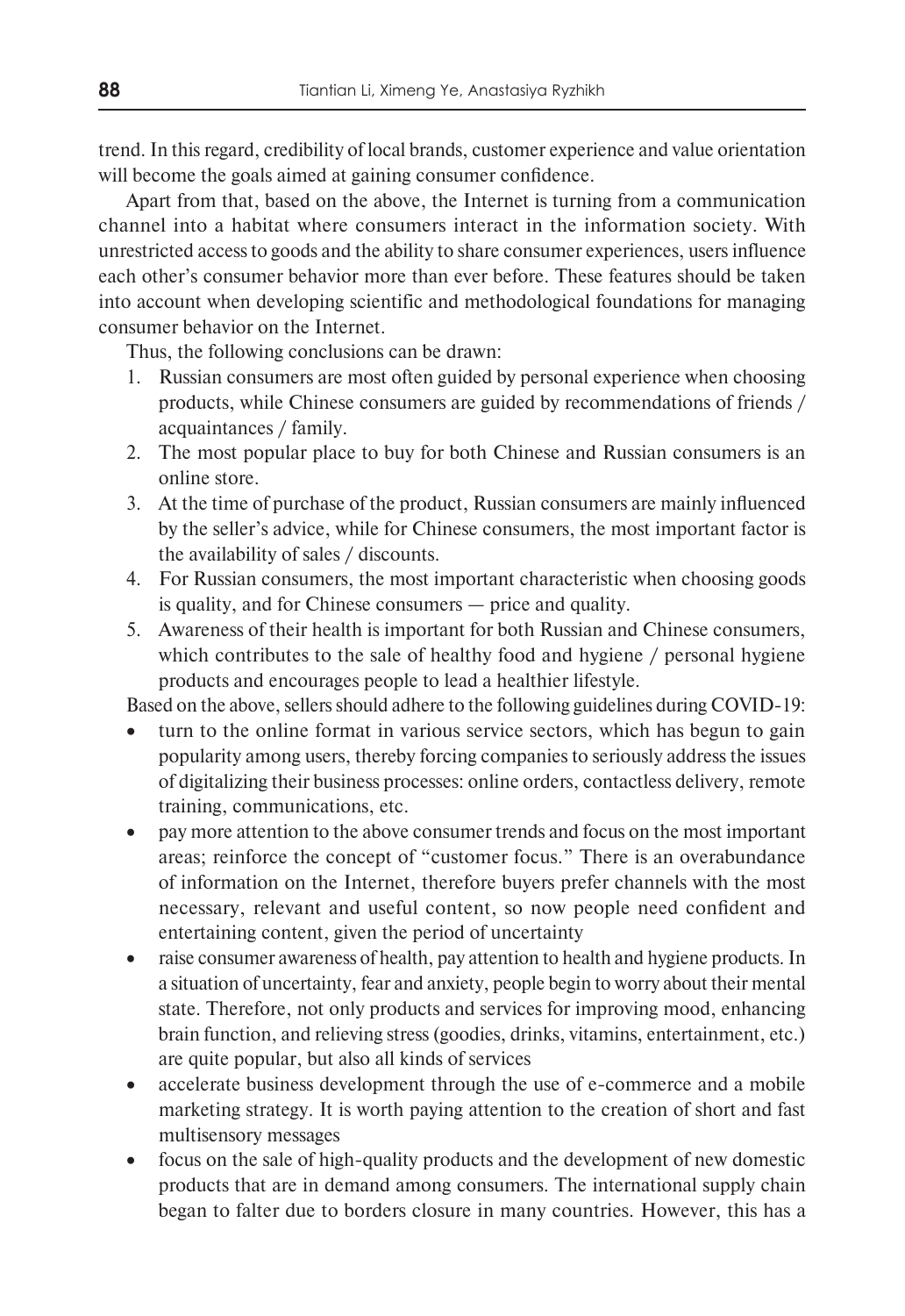positive effect on the rise of local producers and reinforces the trend towards national identity.

# **References**

Fromm, E. (1968). *The Revolution of hope: Toward a humanized technology.* Harper and Row.

- Goldman Sachs (2020). *Understanding China's economic recovery path based on consumer behavior*. https://www.goldmansachs.com/worldwide/greater-china/insights/china-consumption-andconsumer-behavior.html
- Golik, V. (2017). Realizaciya internet-marketinga kitajskimi kompaniyami. *Nauka i Innovacii, 176*, 37–39 (Implementation of internet marketing by Chinese companies. *Science and Innovation, 176*, 37–39).
- Jin Y., & Chen K. T. (2018). *Capturing growth in China: New consumers.* https://www.accenture. com/\_acnmedia/PDF-9/Accenture-Capturing-Growth--China-New-Consumers-English.pdf
- Kent, W. (2012*). DigiMarketing: The essential guide to new media and digital marketing*. https://doi. org/10.1002/9781119207726
- Keynes, J. M. (1936). *The general theory of employment, interest and money*. Macmillan (reprinted 2007).
- Lannes, B. (2020). *After five years of premiumization, Covid-19 delivers deflation in China FMCG.*  China Shopper Report. https://www.bain.com/insights/after-five-years-of-premiumizationcovid-19-delivers-deflation-in-china-fmcg/
- Lin, L., Long, J., & Mao, C. (2014). *The digital lives of Chinese consumers* (in Chinese). https:// www.accenture.com/t20150523T022424\_\_w\_\_/ro-en/\_acnmedia/Accenture/Conversion-Assets/DotCom/Documents/Global/PDF/Dualpub\_1/Accenture-Digital-Lives-Chinese-Consumers.pdf
- Liu, Y. (2016). *An empirical study of factors affecting the multichannel choice of consumers within the network economy*. Doctoral Dissertation, University of International Business and Economics in Beijing China (in Chinese).
- Marshall, J. F., & Bansal, V. K. (1992). *Financial engineering: A complete guide to financial innovation.*  Prentice Hall.
- Molchanov, N., Galai, N., & Yan, Z. (2019). Sravnitel'nyj analiz vospriyatiya instrumentov nejromarketinga pokupatelyami v Rossii i Kitae. *Ekonomika i Upravlenie, 6*(164), 58–68 (Comparative analysis of the perception of neuromarketing tools by buyers in Russia and China. *Economics and Management, 6*(164), 58–68). https://doi.org/10.35854/1998-1627-2019-6-58- 68
- Napalkova, A. (2019). Otnosheniye kitayskikh i rossiyskikh potrebiteley k instrumentam mobilnogo marketinga. *V Sbornike materialov III Mezhdunarodnoy nauchno-prakticheskoy konferentsii.*  Shkola ekonomiki i menedzhmenta. *2019* (S. 27–30)(Attitude of Chinese and Russian consumers to mobile marketing tools. In: *Cross-border markets for goods and services: Research problems*. Materials of the III International scientific and practical conference. School of Economics and Management (pp. 27–30)).
- Noskova, E., Zhang, Zh., & Khvorova, E. (2019). Vliyaniye kulturnykh tsennostey na povedeniye rossiyskikh i kitayskikh potrebiteley v sfere roznichnoy torgovli. *V: Transgranichnyye rynki tovarov i uslug: Problemy issledovaniya.* Sbornik materialov III Mezhdunarodnoy nauchno-prakticheskoy konferentsii. Shkola ekonomiki i menedzhmenta (S. 45–48) (The influence of cultural values on the behavior of Russian and Chinese consumers in the retail sector*.* In: *Cross-border markets for goods and services: Research problems*. Collection of materials of the III International scientific and practical conference. School of Economics and Management (pp. 45–48)).